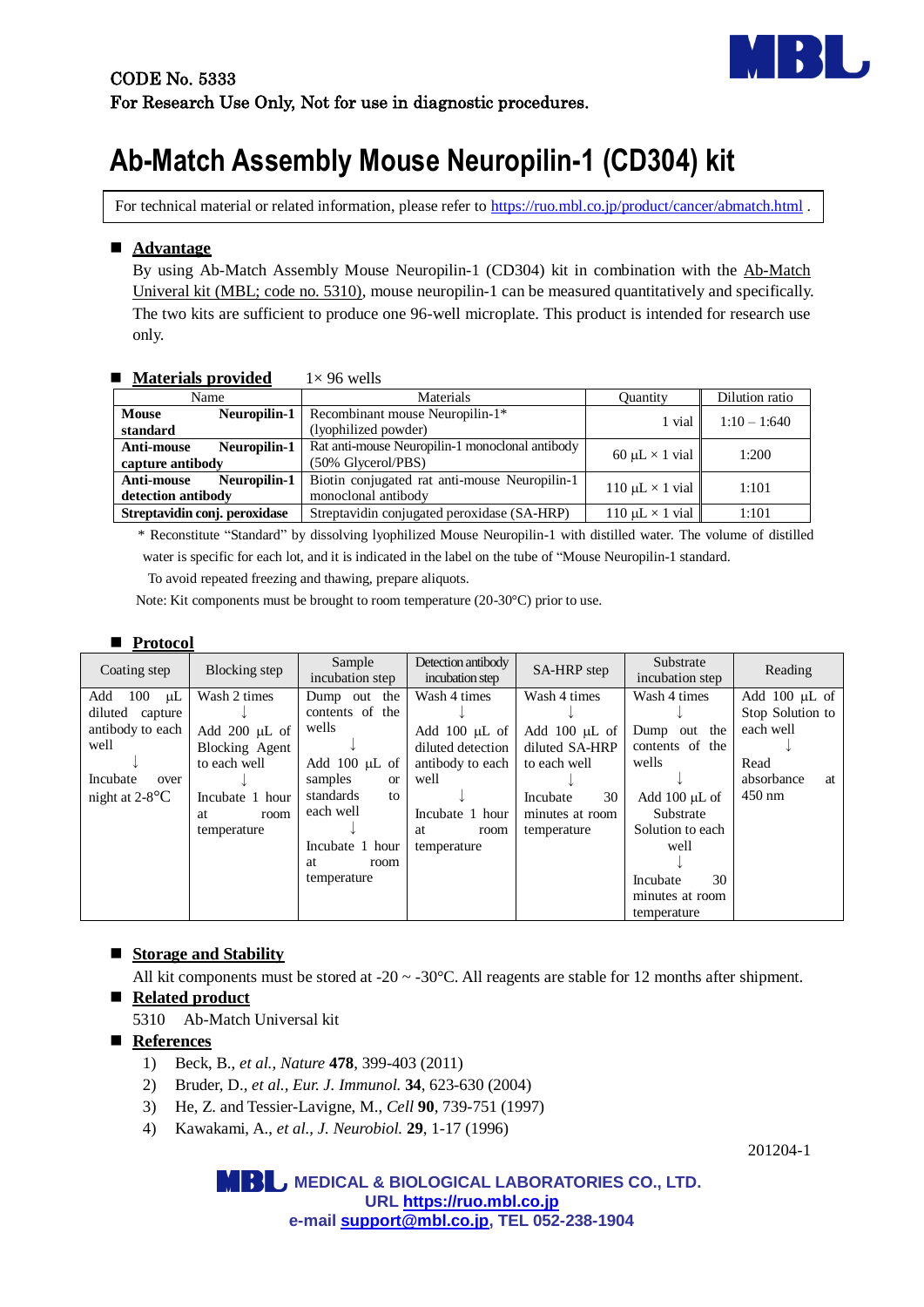# **Calibration curve**



# **References data**

| 1. Intra-assay |  |
|----------------|--|
|                |  |

| ng/mL | CV % |
|-------|------|
| 0.94  | 3.2  |
| 2.96  | 1.4  |
| 3.85  | 2.4  |
| 5.84  | 3.1  |

2. Detection limit

| LOB (Limit of Blank)     | $0.051$ ng/mL |
|--------------------------|---------------|
| LOD (Limit of Detection) | $0.08$ ng/mL  |

## 3. Normal range

Normal mouse serum, 400x diluted



Measured values were converted to actual mouse Neuropilin-1 concentration using dilution ratio.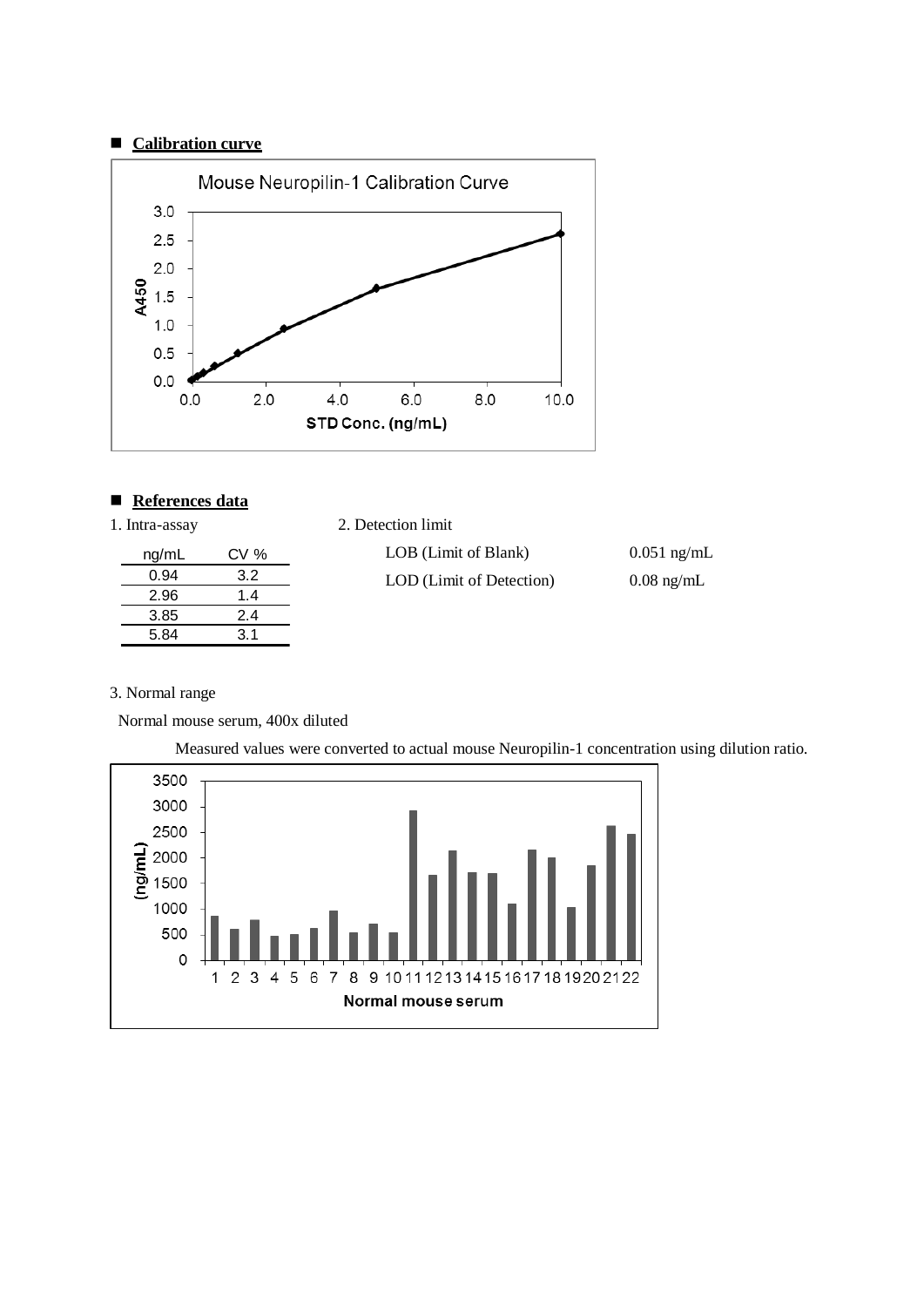### 4. Recovery test

Recombinant mouse Neuropilin-1 was added to samples at different concentration.

# **Serum 1 (added to 400x diluted serum)**

| (A)                  | Mouse Neuropilin-1 | (B)              | (B/A)        |
|----------------------|--------------------|------------------|--------------|
| <b>Added Mouse</b>   | concentration      |                  |              |
| Neuropilin-1 (ng/mL) | measured (ng/mL)   | Recovery (ng/mL) | Recovery (%) |
| 0.00                 | 4.02               |                  |              |
| 0.31                 | 4.37               | 0.35             | 112%         |
| 1.25                 | 5.20               | 1.18             | 95%          |
| 2.50                 | 6.53               | 2.51             | 100%         |

# **Serum 2 (added to 400x diluted serum)**

| (A)                  | Mouse Neuropilin-1 | (B)              | (B/A)            |
|----------------------|--------------------|------------------|------------------|
| Added Mouse          | concentration      |                  |                  |
| Neuropilin-1 (ng/mL) | measured (ng/mL)   | Recovery (ng/mL) | Recovery<br>(% ) |
| 0.00                 | 2.34               |                  |                  |
| 0.31                 | 2.75               | 0.40             | 130%             |
| 1.25                 | 3.68               | 1.34             | 107%             |
| 2.50                 | 5.03               | 2.68             | 107%             |

# **Serum 3 (added to 400x diluted serum)**

| (A)                  | Mouse Neuropilin-1 | ΈB,              | (B/A)            |
|----------------------|--------------------|------------------|------------------|
| <b>Added Mouse</b>   | concentration      |                  |                  |
| Neuropilin-1 (ng/mL) | measured (ng/mL)   | Recovery (ng/mL) | Recovery<br>(% ) |
| 0.00                 | 4.83               |                  |                  |
| 0.31                 | 5.21               | 0.38             | 122%             |
| 1.25                 | 6.11               | 1.28             | 102%             |
| 2.50                 | 7.36               | 2.53             | 101%             |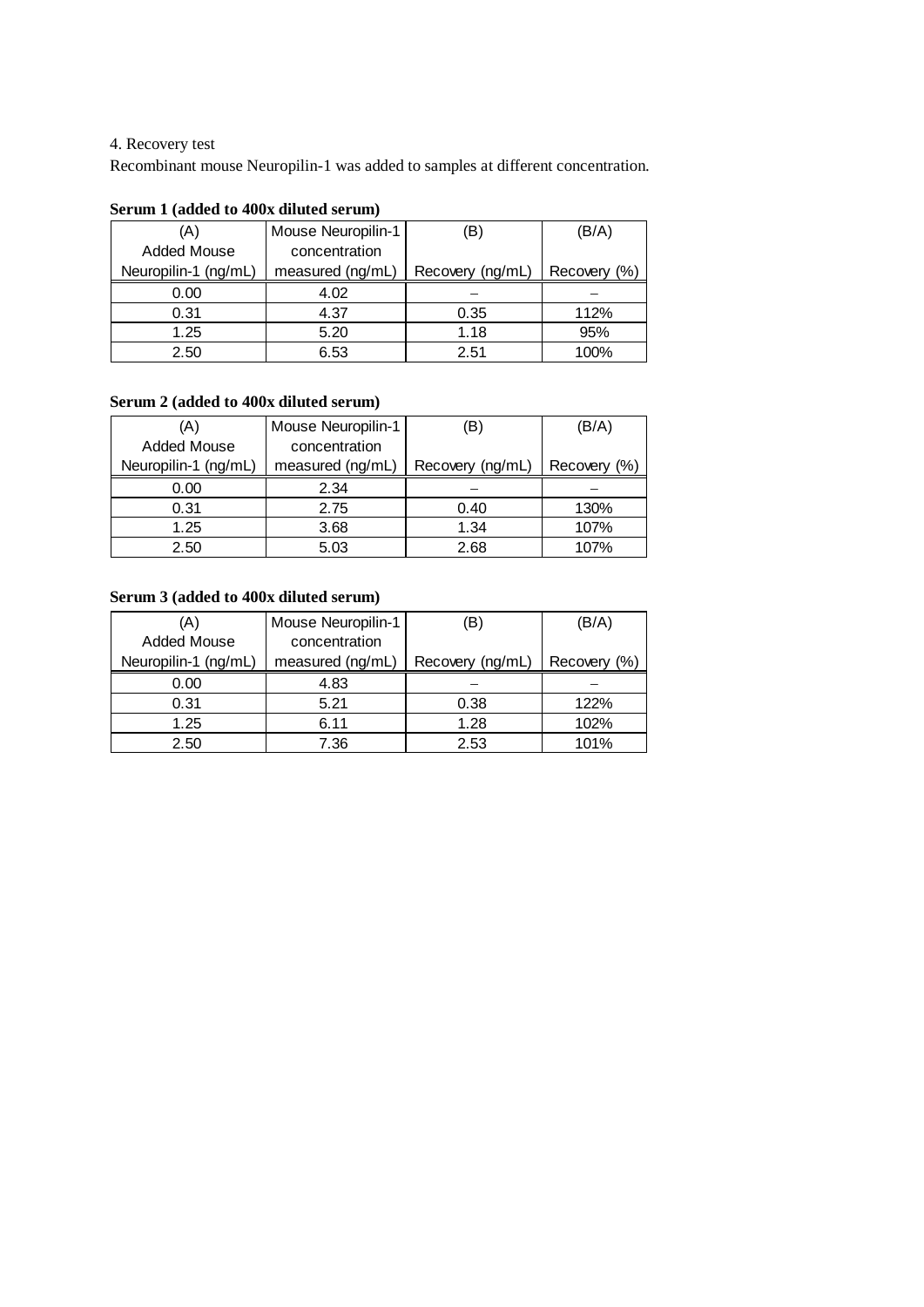

# **Ab-Match Assembly Mouse Neuropilin-1 (CD304) kit**

技術資料や、関連情報はホームページからご利用頂けます。<https://ruo.mbl.co.jp/product/cancer/abmatch.html>

# ■ 特徴

Ab-Match Assembly Mouse Neuropilin-1(CD304) kit は、Ab-Match Universal kit (MBL; code no. 5310) と 組み合わせてご使用いただくことで、サンドイッチ ELISA 法にて試料中のマウス Neuropilin-1 を特 異的に測定することができます。このセットで 96 穴マイクロプレート 1 枚分の測定が可能です。 本製品は研究用試薬です。ヒトの体内に用いたり、診断の目的に使用しないでください。

|  |  | キット構成 | $1 \times 96$ wells |
|--|--|-------|---------------------|
|--|--|-------|---------------------|

| Name                                                            |              | <b>Materials</b>                                | Ouantity                    | Dilution ratio |
|-----------------------------------------------------------------|--------------|-------------------------------------------------|-----------------------------|----------------|
| Recombinant mouse Neuropilin-1*<br>Neuropilin-1<br><b>Mouse</b> |              |                                                 | 1 vial                      | $1:10 - 1:640$ |
| standard                                                        |              | (lyophilized powder)                            |                             |                |
| Anti-mouse                                                      | Neuropilin-1 | Rat anti-mouse Neuropilin-1 monoclonal antibody | 60 $\mu$ L $\times$ 1 vial  | 1:200          |
| capture antibody                                                |              | (50% Glycerol/PBS)                              |                             |                |
| Anti-mouse                                                      | Neuropilin-1 | Biotin conjugated rat anti-mouse Neuropilin-1   | 110 $\mu$ L $\times$ 1 vial | 1:101          |
| detection antibody                                              |              | monoclonal antibody                             |                             |                |
| Streptavidin conj. peroxidase                                   |              | Streptavidin conjugated peroxidase (SA-HRP)     | 110 $\mu$ L $\times$ 1 vial | 1:101          |

\* Standardは蒸留水で溶解してください。溶解に用いる蒸留水の量はLotごとに異なりますので、"Mouse Neuropilin-1 standard" のチューブラベルの記載内容をご確認ください。

凍結融解を避けるため、溶解後は分注してください。

注)キットの構成品は、室温(20-30℃)に戻してから使用してください。

### ■ 操作法

| Coating step      | Blocking step  | Sample<br>incubation step | Detection antibody<br>incubation step | SA-HRP step  | Substrate<br>incubation step | Reading            |
|-------------------|----------------|---------------------------|---------------------------------------|--------------|------------------------------|--------------------|
| 希釈した capture      | 2回洗浄           | Well の内容物を                | 4回洗浄                                  | 4回洗浄         | 4回洗浄                         | Stop Solution $\&$ |
| antibody $\&$ 100 |                | 完全に除去                     |                                       |              |                              | 100 µL ずつ各         |
| μL ずつ各 well       | Blocking Agent |                           | 釈<br>希<br>た                           | 釈<br>希<br>た  | Substrate                    | well に分注           |
| に分注               | を 200 µL ずつ    | 整<br>調<br>た               | detection                             | SA-HRP を 100 | Solution $\&$ 100            |                    |
|                   | 各 well に分注     | standard 及びサ              | antibody $\&$ 100                     | uL ずつ各 well  | μL ずつ各 well                  | 450 nmにて吸光         |
| 2-8°C で一晩静        |                | ンプルを 100 µL               | μL ずつ各 well                           | に分注          | に分注                          | 度を測定               |
| 置                 | 室温で1時間静        | ずつ各 wellに分                | に分注                                   |              |                              |                    |
|                   | 置              | 注                         |                                       | 室温で 30 分間    | 室温で 30 分間                    |                    |
|                   |                |                           | 室温で1時間静                               | 静置           | 静置                           |                    |
|                   |                | 室温で1時間静                   | 置                                     |              |                              |                    |
|                   |                | 置                         |                                       |              |                              |                    |

# ■ 保存と有効

-20 ~ -30°C にて保存してください。有効期間は出荷後 12 ヶ月です。

### ■ 関連製品

5310 Ab-Match Universal kit

■ 参考文献

- 1) Beck, B., *et al., Nature* **478**, 399-403 (2011)
- 2) Bruder, D., *et al., Eur. J. Immunol.* **34**, 623-630 (2004)
- 3) He, Z. and Tessier-Lavigne, M., *Cell* **90**, 739-751 (1997)
- 4) Kawakami, A., *et al., J. Neurobiol.* **29**, 1-17 (1996)

201204-1

**MEDICAL & BIOLOGICAL LABORATORIES CO., LTD. URL https://ruo.mbl.co.jp e-mail support@mbl.co.jp, TEL 052-238-1904**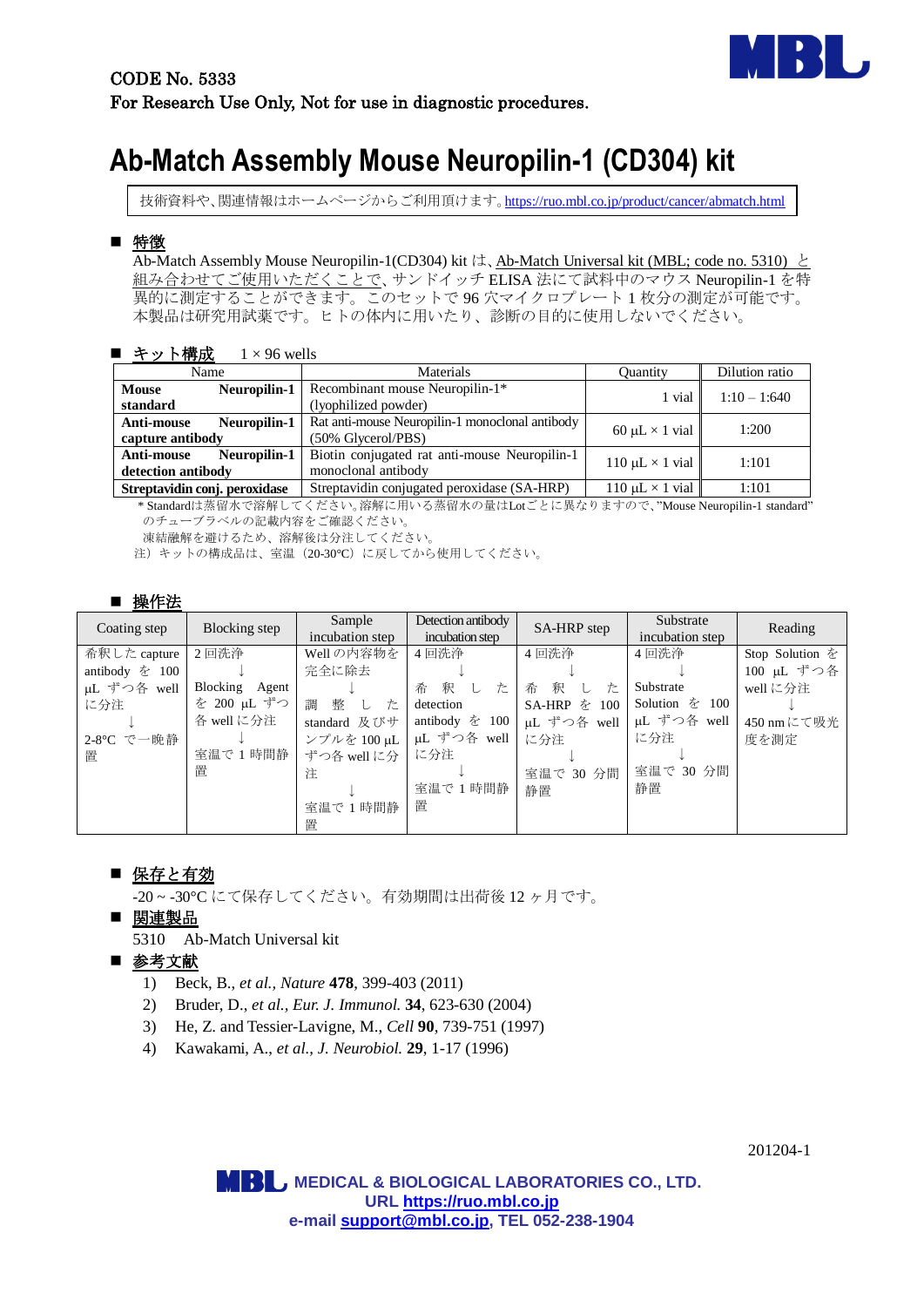# ■ 標準曲線例



### ■ 参考データ

1. 同時再現性 2. 検出感度

| مطاطر واللانات |      |
|----------------|------|
| ng/mL          | CV % |
| 0.94           | 3.2  |
| 2.96           | 1.4  |
| 3.85           | 2.4  |
| 5.84           | 3.1  |

| CV% | LOB (Limit of Blank)     | $0.051$ ng/mL |
|-----|--------------------------|---------------|
| 3.2 |                          |               |
| 1.4 |                          |               |
|     | LOD (Limit of Detection) | $0.08$ ng/mL  |

3. 基準範囲

正常マウス血清、400 倍希釈を使用



測定値は、希釈倍率を基に実際のマウス Neuropilin-1 濃度に換算しております。